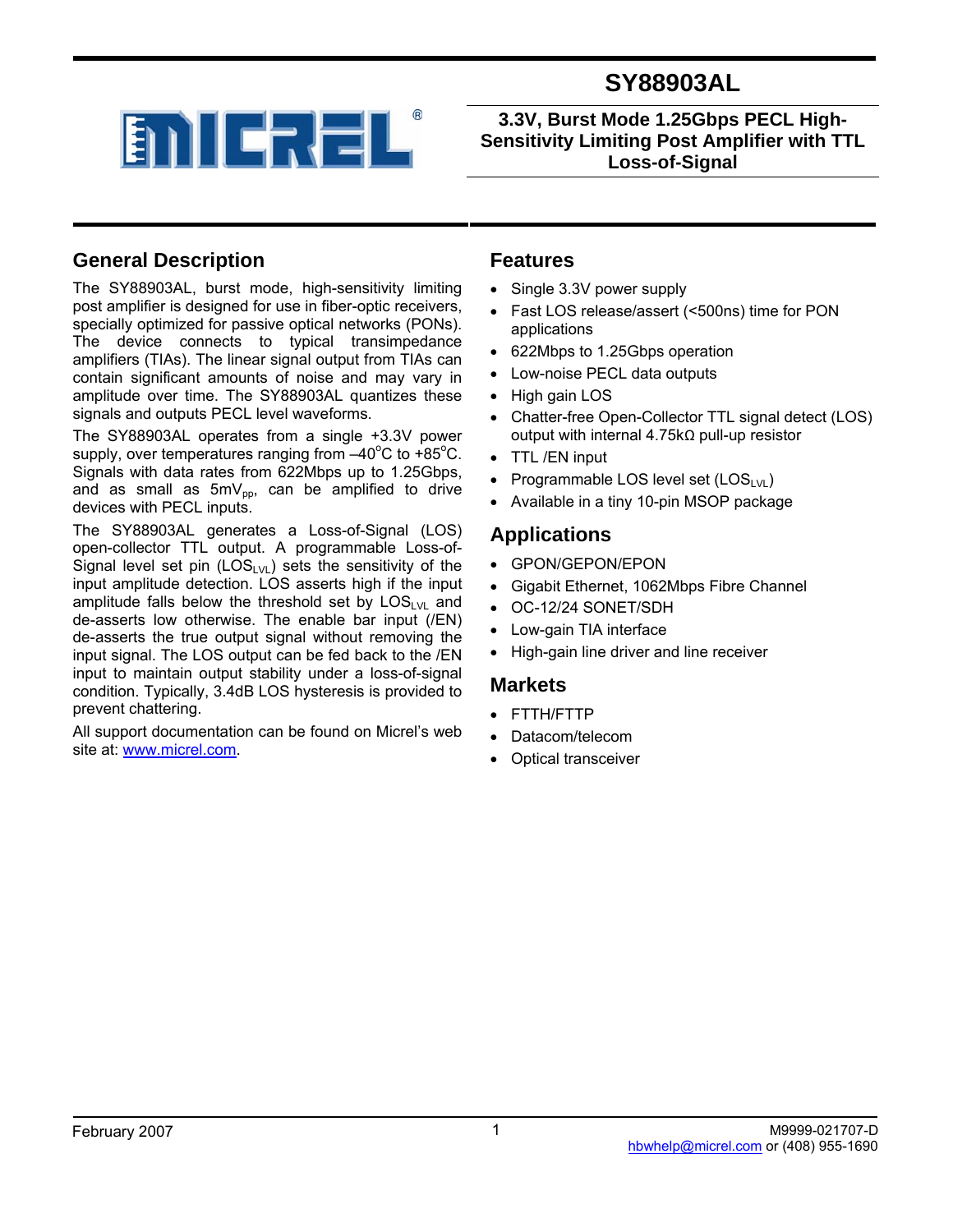# **Typical Application Circuit**

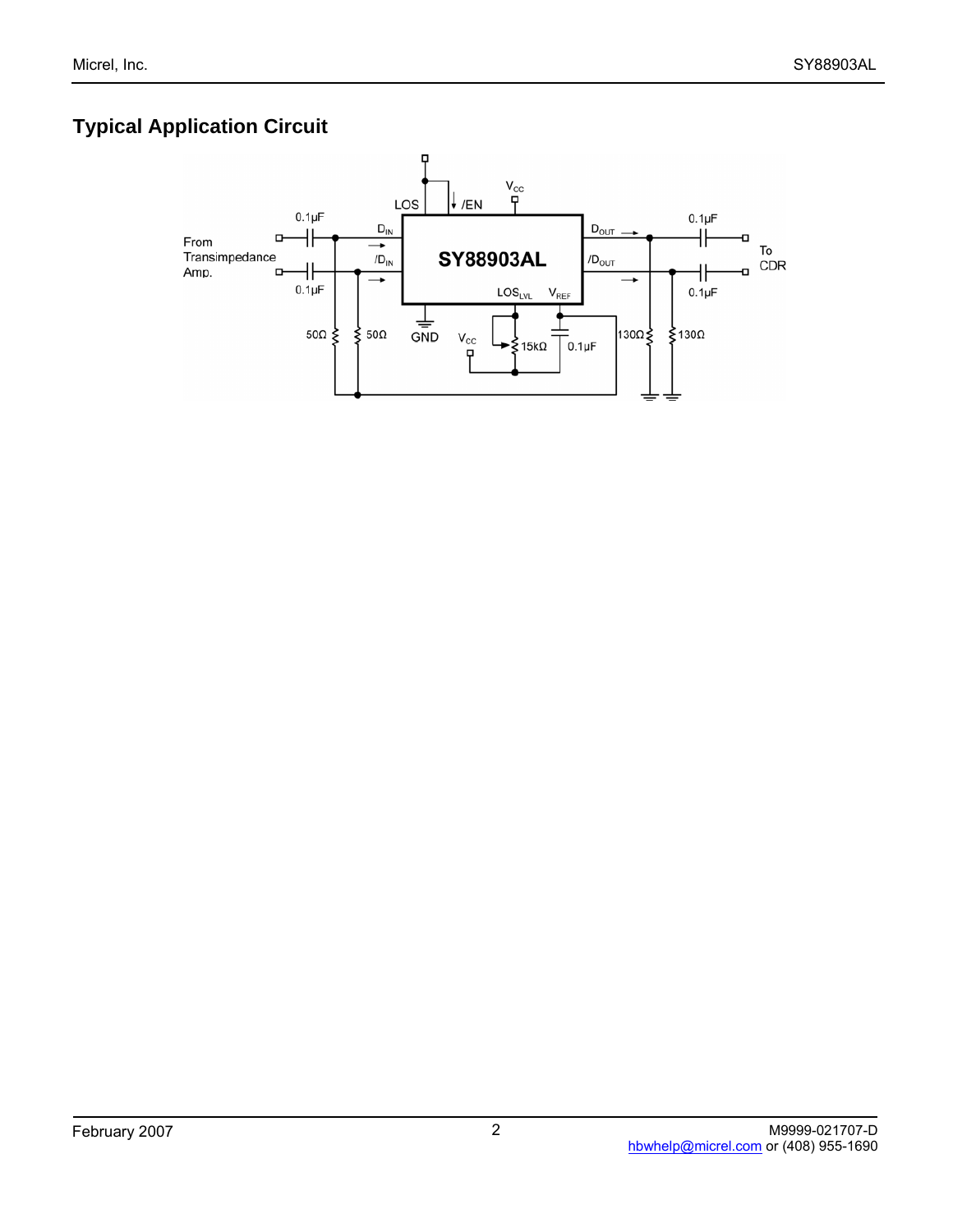## **Ordering Information**

| <b>Part Number</b>           | Package<br>Type | Operating<br>Range | <b>Package Marking</b>               | Lead<br><b>Finish</b> |
|------------------------------|-----------------|--------------------|--------------------------------------|-----------------------|
| SY88903ALKG                  | $K10-1$         | Industrial         | 903A with Pb-Free bar line indicator | NiPdAu<br>Pb-Free     |
| SY88903ALKGTR <sup>(1)</sup> | $K10-1$         | Industrial         | 903A with Pb-Free bar line indicator | NiPdAu<br>Pb-Free     |

**Note:** 

1. Tape and Reel.

# **Pin Configuration**



## **Pin Description**

| <b>Pin Number</b> | <b>Pin Name</b> | <b>Type</b>                                                        | <b>Pin Function</b>                                                                                                                                                                               |
|-------------------|-----------------|--------------------------------------------------------------------|---------------------------------------------------------------------------------------------------------------------------------------------------------------------------------------------------|
|                   | /EN             | TTL Input: Default is<br>HIGH.                                     | /Enable: This input enables the outputs when it is LOW. Note<br>that this input is internally connected to a $25k\Omega$ pull-up resistor<br>and will default to a logic HIGH state if left open. |
| 2                 | <b>DIN</b>      | Data Input                                                         | True data input.                                                                                                                                                                                  |
| 3                 | /DIN            | Data Input                                                         | Complementary data input.                                                                                                                                                                         |
| 4                 | <b>VREF</b>     |                                                                    | Reference voltage: Placing a capacitor here to $V_{\rm CC}$ helps<br>stabilize $LOS1$ <sub>VI</sub> .                                                                                             |
| 5                 | <b>LOSLVL</b>   | Input                                                              | Loss-of-Signal Level Set: a resistor from this pin to $V_{CC}$ sets the<br>threshold for the data input amplitude at which LOS will be<br>asserted.                                               |
| 6                 | GND             | Ground                                                             | Device ground.                                                                                                                                                                                    |
| 7                 | LOS.            | Open-collector TTL<br>output w/internal 4.75kΩ<br>pull-up resistor | Loss-of-Signal: asserts high when the data input amplitude falls<br>below the threshold set by $LOSLM$ .                                                                                          |
| 8                 | /DOUT           | <b>PECL Output</b><br>Complementary data output.                   |                                                                                                                                                                                                   |
| 9                 | <b>DOUT</b>     | <b>PECL Output</b>                                                 | True data output.                                                                                                                                                                                 |
| 10                | <b>VCC</b>      | Power Supply                                                       | Positive power supply.                                                                                                                                                                            |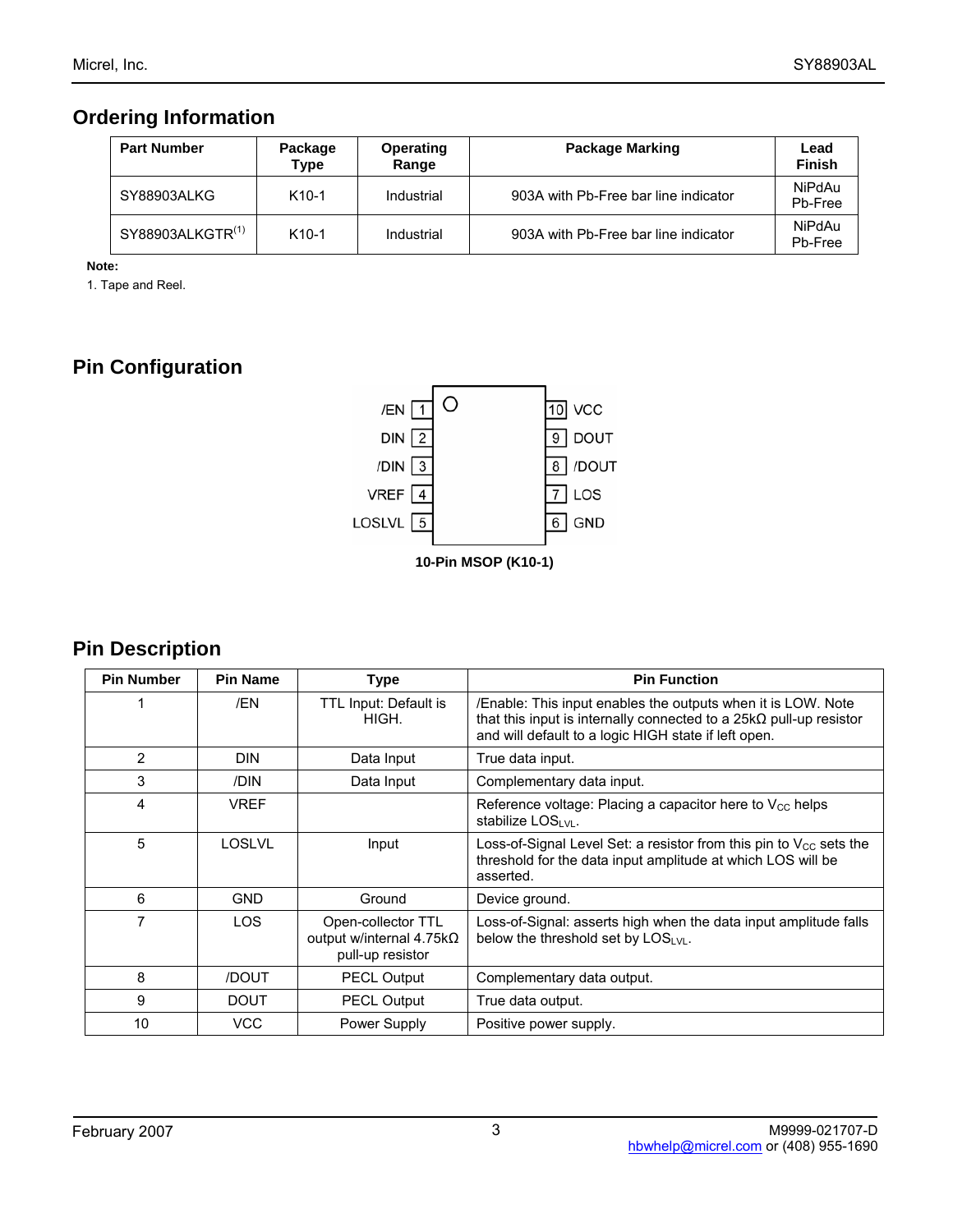## **Absolute Maximum Ratings(1)**

| Output Current $(IOUT)$                    |  |
|--------------------------------------------|--|
|                                            |  |
|                                            |  |
|                                            |  |
|                                            |  |
|                                            |  |
| Lead Temperature (soldering, 20sec.) 260°C |  |
|                                            |  |

## **Operating Ratings(2)**

| Junction Temperature $(T_1)$ -40°C to +120°C |  |
|----------------------------------------------|--|
| <b>Junction Thermal Resistance</b>           |  |
|                                              |  |

## **DC Electrical Characteristics**

 $V_{CC}$  = 3.0 to 3.6V; R<sub>L</sub> = 50Ω to V<sub>CC</sub>-2V; T<sub>A</sub> = -40°C to +85°C, typical values at V<sub>CC</sub> = 3.3V, T<sub>A</sub> = 25°C.

| Symbol        | <b>Parameter</b>                | <b>Condition</b> | Min         | Тур                                                                   | Max                                                                  | Units |
|---------------|---------------------------------|------------------|-------------|-----------------------------------------------------------------------|----------------------------------------------------------------------|-------|
| $_{\rm{ICC}}$ | Power Supply Current            | No output load   |             | 26                                                                    | 39                                                                   | mA    |
| <b>LOSLVL</b> | LOSL <sub>VL</sub> Voltage      |                  | <b>VREF</b> |                                                                       | Vcc                                                                  |       |
| $V_{OH}$      | <b>PECL Output HIGH Voltage</b> |                  |             |                                                                       | $V_{\text{CC}}$ -1.085 $V_{\text{CC}}$ -0.955 $V_{\text{CC}}$ -0.880 | V     |
| VOL           | <b>PECL Output LOW Voltage</b>  |                  |             |                                                                       | $V_{CC}$ -1.850 $V_{CC}$ -1.705 $V_{CC}$ -1.555                      | V     |
| <b>VIHCMR</b> | Common Mode Range               |                  | $GND+2.0$   |                                                                       | $V_{\rm CC}$                                                         |       |
| $V_{REF}$     | Reference Voltage               |                  |             | $V_{\text{CC}}$ -1.48   $V_{\text{CC}}$ -1.32   $V_{\text{CC}}$ -1.16 |                                                                      | V     |

## **TTL DC Electrical Characteristics**

 $V_{CC}$  = 3.0 to 3.6V; R<sub>L</sub> = 50Ω to V<sub>CC</sub>-2V; T<sub>A</sub> = -40°C to +85°C, typical values at V<sub>CC</sub> = 3.3V, T<sub>A</sub> = 25°C.

| Symbol          | <b>Parameter</b>             | <b>Condition</b>                           | Min    | Тур | Max | <b>Units</b> |
|-----------------|------------------------------|--------------------------------------------|--------|-----|-----|--------------|
| V <sub>IH</sub> | /EN Input HIGH Voltage       |                                            | 2.0    |     |     | V            |
| $V_{IL}$        | /EN Input LOW Voltage        |                                            |        |     | 0.8 | v            |
| Jıн             | /EN Input HIGH Current       | $V_{IN} = 2.7V$                            |        |     | 20  | μA           |
|                 |                              | $V_{IN} = V_{CC}$                          |        |     | 100 | μA           |
| ĿЩ              | /EN Input LOW Current        | $V_{IN} = 0.5V$                            | $-0.3$ |     |     | mA           |
| V <sub>он</sub> | <b>LOS Output HIGH Level</b> | $V_{CC}$ $\geq$ 3.3V, $I_{OH-MAX}$ < 160µA | 2.4    |     |     | V            |
|                 |                              | $V_{CC}$ < 3.3V, $I_{OH-MAX}$ < 160µA      | 2.0    |     |     | V            |
| VOL             | LOS Output LOW Level         | $\ln = +2mA$                               |        |     | 0.5 | V            |

**Notes:** 

1. Permanent device damage may occur if absolute maximum ratings are exceeded. This is a stress rating only and functional operation is not implied at conditions other than those detailed in the operational sections of this data sheet. Exposure to absolute maximum rating conditions for extended periods may affect device reliability.

2. The data sheet limits are not guaranteed if the device is operated beyond the operating ratings.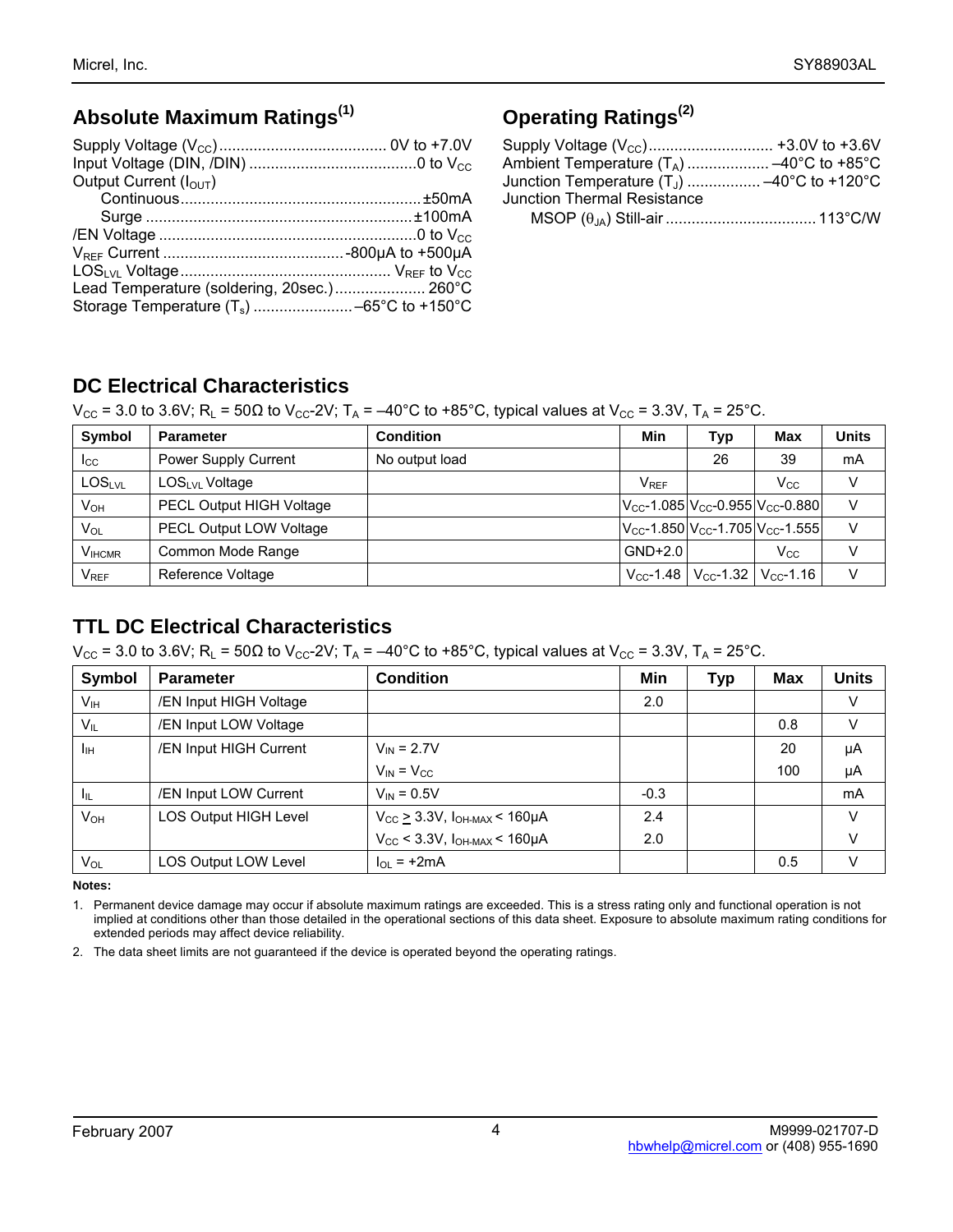## **AC Electrical Characteristics**

 $V_{CC}$  = 3.0 to 3.6V; R<sub>L</sub> = 50Ω to V<sub>CC</sub>-2V; T<sub>A</sub> = -40°C to +85°C, typical values at V<sub>CC</sub> = 3.3V, T<sub>A</sub> = 25°C.

| Symbol            | <b>Parameter</b>                     | <b>Condition</b>                             | Min            | <b>Typ</b> | Max  | <b>Units</b>           |
|-------------------|--------------------------------------|----------------------------------------------|----------------|------------|------|------------------------|
| $t_r$ , $t_f$     | Output Rise/Fall Time                | Note 3                                       |                |            | 260  | ps                     |
|                   | (20% to 80%)                         |                                              |                |            |      |                        |
| tJITTER           | Deterministic                        | Note 4                                       |                | 15         |      | <b>pS<sub>PP</sub></b> |
|                   | Random                               | Note 5                                       |                | 5          |      | <b>PSRMS</b>           |
| $V_{ID}$          | Differential Input Voltage Swing     | See Figure 1                                 | 5              |            | 1800 | $mV_{PP}$              |
| $V_{OD}$          | Differential Output Voltage<br>Swing | $V_{ID}$ > 18mV <sub>PP</sub> , See Figure 1 |                | 1500       |      | $mV_{PP}$              |
| toff              | <b>LOS Release Time</b>              | Note 8                                       |                | 40         | 500  | ns                     |
| $t_{ON}$          | <b>LOS Assert Time</b>               | Note 8                                       |                | 125        | 500  | ns                     |
| <b>LOSAL</b>      | Low LOS Assert Level                 | $R_{\text{LOSLVL}} = 15k\Omega$ , Note 6     |                | 2.3        |      | mV <sub>PP</sub>       |
| LOS <sub>DL</sub> | Low LOS De-assert Level              | $R_{\text{LOSLVL}}$ = 15k $\Omega$ , Note 6  |                | 3.4        |      | $mV_{PP}$              |
| $HSY_L$           | Low LOS Hysteresis                   | $R_{\text{LOSLVL}}$ = 15k $\Omega$ , Note 7  |                | 3.4        |      | dB                     |
| <b>LOSAM</b>      | Medium LOS Assert Level              | $R_{\text{LOSLVL}}$ = 5k $\Omega$ , Note 6   | $\overline{2}$ | 4.2        |      | $mV_{PP}$              |
| LOS <sub>DM</sub> | Medium LOS De-assert Level           | $R_{\text{LOSLVL}}$ = 5k $\Omega$ , Note 6   |                | 6.2        | 9    | $mV_{PP}$              |
| $HSY_M$           | Medium LOS Hysteresis                | $R_{\text{LOSLVL}}$ = 5k $\Omega$ , Note 7   | 2              | 3.4        | 5    | dВ                     |
| LOS <sub>AH</sub> | High LOS Assert Level                | $R_{\text{LOSI VI}}$ = 100 $\Omega$ , Note 6 | 8              | 10.8       |      | $mV_{PP}$              |
| LOS <sub>DH</sub> | High LOS De-assert Level             | $R_{\text{LOSLVL}}$ = 100 $\Omega$ , Note 6  |                | 16.4       | 21   | $mV_{PP}$              |
| $HSY_H$           | High LOS Hysteresis                  | $R_{\text{LOSLVL}}$ = 100 $\Omega$ , Note 7  | $\overline{2}$ | 3.4        | 5    | dB                     |
| $B_{-3dB}$        | 3dB Bandwidth                        |                                              |                | 1          |      | GHz                    |
| $A_{V(Diff)}$     | Differential Voltage Gain            |                                              |                | 42         |      | dB                     |
| $S_{21}$          | Single-Ended Small-Signal Gain       |                                              | 30             | 36         |      | dB                     |

**Notes**:

3. Amplifier in limiting mode. Input is a 200MHz square wave.

4. Deterministic jitter measured using 1.25Gbps K28.5 pattern,  $V_{ID} = 10 \text{mV}_{PP}$ .

5. Random jitter measured using 1.25Gbps K28.7 pattern,  $V_{ID} = 10 \text{mV}_{PP}$ .

6. See "Typical Operating Characteristics" for a graph showing how to choose a particular  $R_{\text{LOSIV}}$  for a particular LOS assert and its associated de-assert amplitude.

- 7. This specification defines electrical hysteresis as 20log (LOS De-assert/LOS Assert). The ratio between optical hysteresis and electrical hysteresis is found to vary between 1.5 and 2 depending upon the level of received optical power and ROSA characteristics. Based on that ratio, the optical hysteresis corresponding to the electrical hysteresis range 1dB-4.5 dB, shown in the AC characteristics table, will be 0.5dB-3dB Optical Hysteresis.
- 8. In real world applications, the LOS Release/Assert time can be strongly influenced by the RC time constant of the AC-coupling cap and the 50Ω input termination. To keep this time low, use a decoupling cap with the lowest value that is allowed by the data rate and the number of consecutive identical bits in the application (typical values are in the range of 0.001µF to 1.0µF).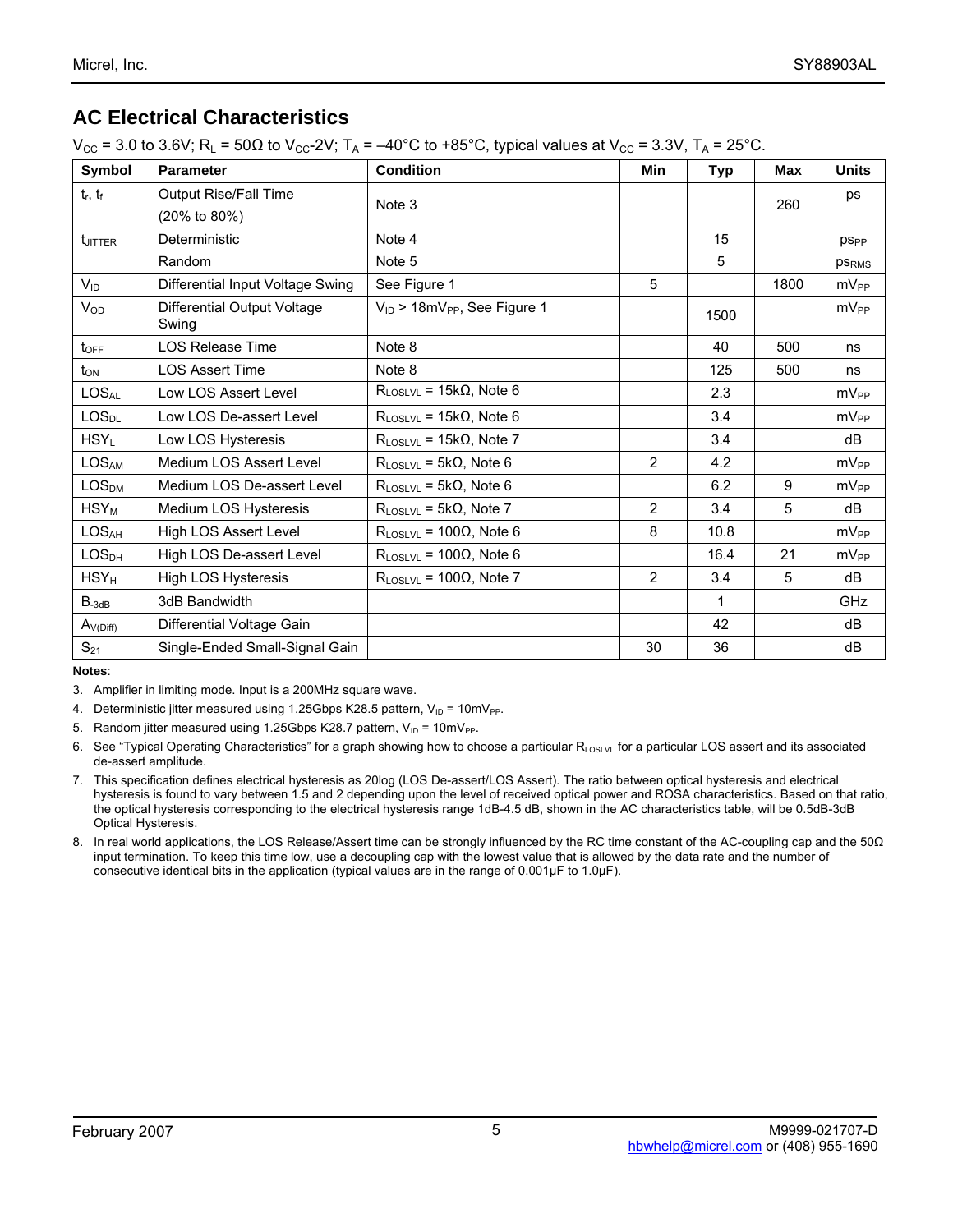### **Typical Operating Characteristics**

 $V_{\text{CC}}$  = 3.3V,  $T_A$  = 25°C,  $R_L$  = 50 $\Omega$  to  $V_{\text{CC}}$ -2V, unless otherwise stated.



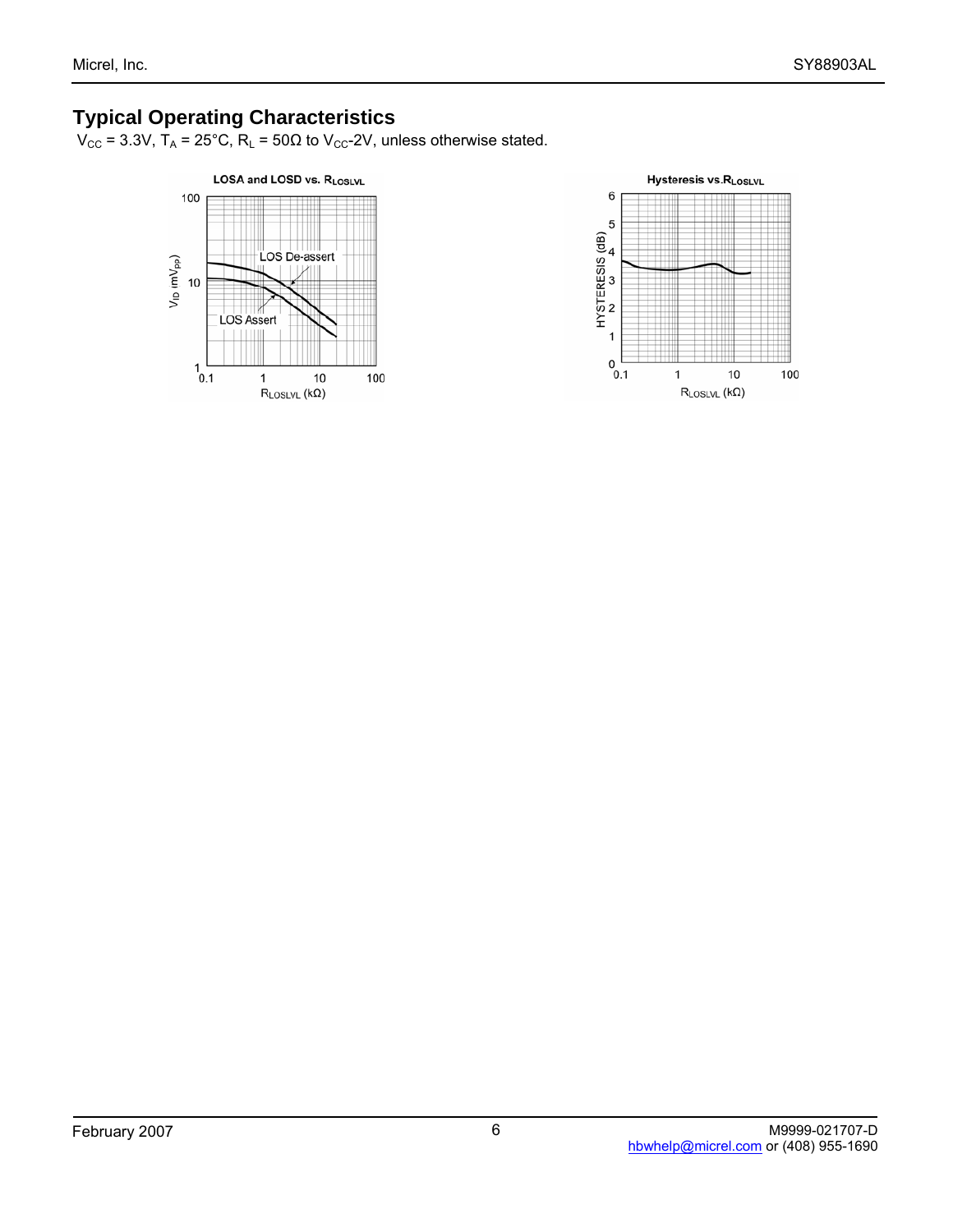## **Functional Block Diagram**



### **Detailed Description**

The SY88903AL high-sensitivity limiting post amplifier operates from a single +3.3V power supply, over temperatures from –40°C to +85°C. Signals with data rates from 622Mbps up to 1.25Gbps, and as small as  $5mV_{\text{po}}$ , can be amplified. Figure 1 shows the allowed input voltage swing. The SY88903AL generates an LOS output, allowing feedback to /EN for output stability.  $LOS_{LVL}$  sets the sensitivity of the input amplitude detection.

#### **Input Amplifier/Buffer**

Figure 2 shows a simplified schematic of the input stage. The high-sensitivity of the input amplifier allows signals as small as  $5mV_{op}$  to be detected and amplified. The input amplifier allows input signals as large as 1800m $V_{pp}$ . Input signals are linearly amplified with a typically 42dB differential voltage gain. Since it is a limiting amplifier, the SY88903AL outputs typically  $1500 \text{mV}_{\text{op}}$  voltage-limited waveforms for input signals that are greater than  $12mV_{pp}$ . Applications requiring the SY88903AL to operate with high-gain should have the upstream TIA placed as close as possible to the SY88903AL's input pins to ensure the best performance of the device.

### **Output Buffer**

The SY88903AL's PECL output buffer is designed to drive 50Ω lines. The output buffer requires appropriate termination for proper operation. An external 50Ω resistor to  $V_{\text{CC}}-2V$  for each output pin provides this. Figure 3 shows a simplified schematic of the output stage.

### **Loss-of-Signal**

The SY88903AL generates a chatter-free loss-of-signal (LOS) open-collector TTL output with internal 4.75kΩ pull-up resistor as shown in Figure 4. LOS is used to determine that the input amplitude is too small to be considered a valid input. LOS asserts high if the input amplitude falls below the threshold set by LOSLVL and de-asserts low otherwise. LOS can be fed back to the enable (/EN) input to maintain output stability under a loss of signal condition. /EN de-asserts low the true output signal without removing the input signals. Typically, 3.4dB LOS hysteresis is provided to prevent chattering.

#### **Loss-of-Signal-Level Set**

A programmable LOS level set pin  $(LOS_{LVL})$  sets the threshold of the input amplitude detection. Connecting an external resistor between  $V_{CC}$  and  $LOS_{LVL}$  sets the voltage at  $LOS_{LVL}$ . This voltage ranges from  $V_{CC}$  to  $V_{REF}$ . The external resistor creates a voltage divider between  $V_{CC}$  and  $V_{REF}$ , as shown in Figure 5.

#### **Hysteresis**

The SY88903AL provides typically 3.4dB LOS electrical hysteresis. By definition, a power ratio measured in dB is 10log (power ratio). Power is calculated as  $V_{N}^{2}$ R for an electrical signal. Hence, the same ratio can be stated as 20log (voltage ratio). While in linear mode, the electrical voltage input changes linearly with the optical power and hence, the ratios change linearly. Therefore, the optical hysteresis in dB is half the electrical hysteresis in dB given in the data sheet. The SY88903AL is an electrical device, this data sheet refers to hysteresis in electrical terms. With 3.4dB LOS hysteresis, a voltage factor of 1.5 is required to assert or de-assert LOS.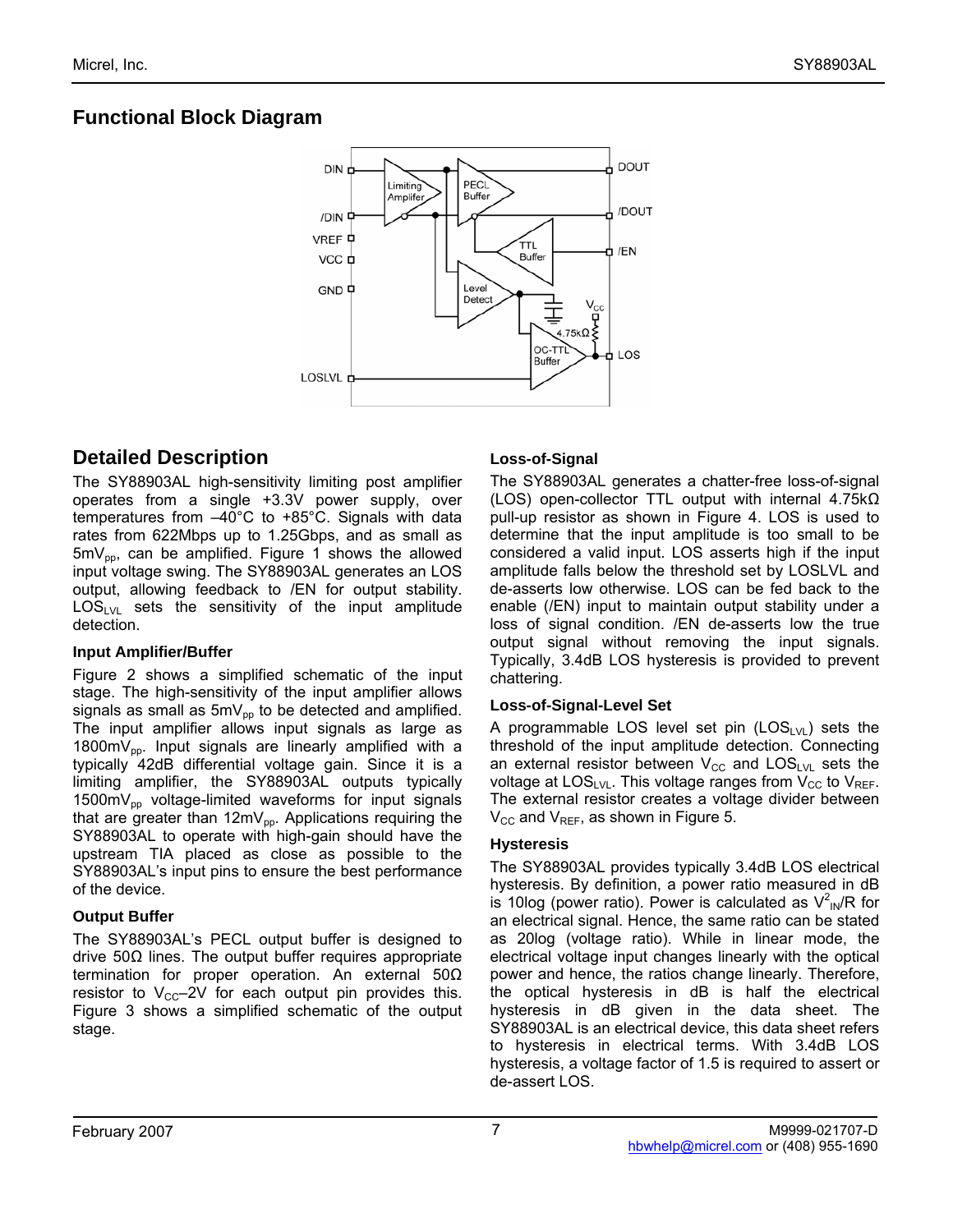





Figure 2. Input Structure **Figure 2. Input Structure Figure 3. Output Structure** 







**Figure 4. LOS Output Structure Figure 5. LOSLVL Setting Circuit** 

*Note: Recommended value for RLOSLVL is 15kΩ or less.*

### **Related Product and Support Documentation**

| <b>Part Number</b>       | <b>Function</b>                                                         | <b>Data Sheet Link</b>                                   |
|--------------------------|-------------------------------------------------------------------------|----------------------------------------------------------|
| <b>Application Notes</b> | Notes on Sensitivity and Hysteresis in Micrel<br><b>Post Amplifiers</b> | http://www.micrel.com/product-info/app hints+notes.shtml |